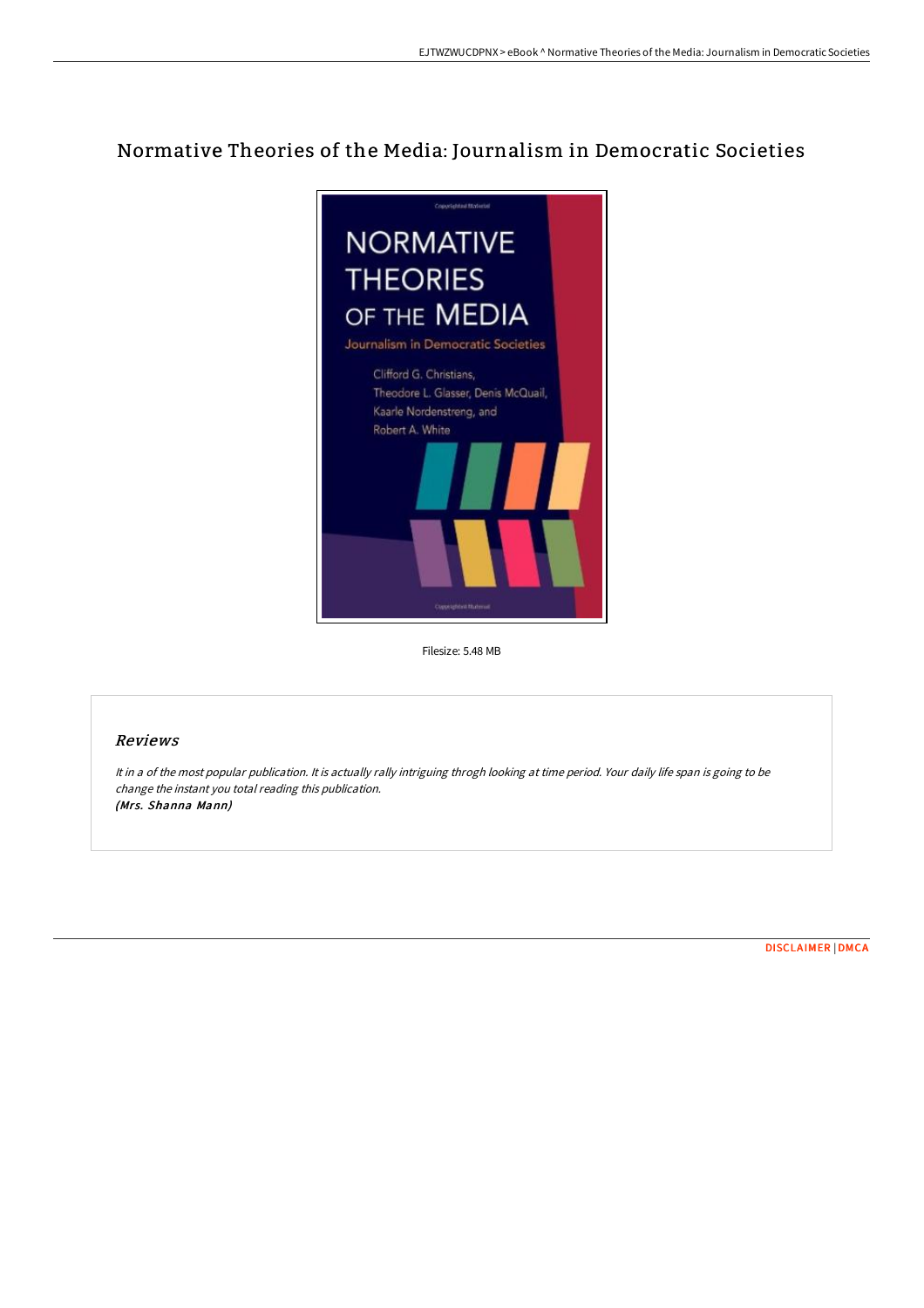## NORMATIVE THEORIES OF THE MEDIA: JOURNALISM IN DEMOCRATIC SOCIETIES



To save Normative Theories of the Media: Journalism in Democratic Societies eBook, remember to click the link listed below and save the document or get access to additional information which are have conjunction with NORMATIVE THEORIES OF THE MEDIA: JOURNALISM IN DEMOCRATIC SOCIETIES book.

University of Illinois Press, United States, 2009. Paperback. Book Condition: New. 231 x 155 mm. Language: English . Brand New Book. LI Normal 0 false false false MicrosoftInternetExplorer4 /\* Style Definitions \*/ table.MsoNormalTable In this book, five leading scholars of media and communication take on the diFicult but important task of explicating the role of journalism in democratic societies. Using Fred S. Siebert, Theodore Peterson, and Wilbur Schramm s classic Four Theories of the Press as their point of departure, the authors explore the philosophical underpinnings and the political realities that inform a normative approach to questions about the relationship between journalism and democracy, investigating not just what journalism is but what it ought to be. The authors identify four distinct yet overlapping roles for the media: the monitorial role of a vigilant informer collecting and publishing information of potential interest to the public; the facilitative role that not only reports on but also seeks to support and strengthen civil society; the radical role that challenges authority and voices support for reform; and the collaborative role that creates partnerships between journalists and centers of power in society, notably the state, to advance mutually acceptable interests. Demonstrating the value of a reconsideration of media roles, Normative Theories of the Media provides a sturdy foundation for subsequent discussions of the changing media landscape and what it portends for democratic ideals.

 $\mathbf{r}$ Read Normative Theories of the Media: Journalism in [Democratic](http://albedo.media/normative-theories-of-the-media-journalism-in-de.html) Societies Online  $\Box$ Download PDF Normative Theories of the Media: Journalism in [Democratic](http://albedo.media/normative-theories-of-the-media-journalism-in-de.html) Societies